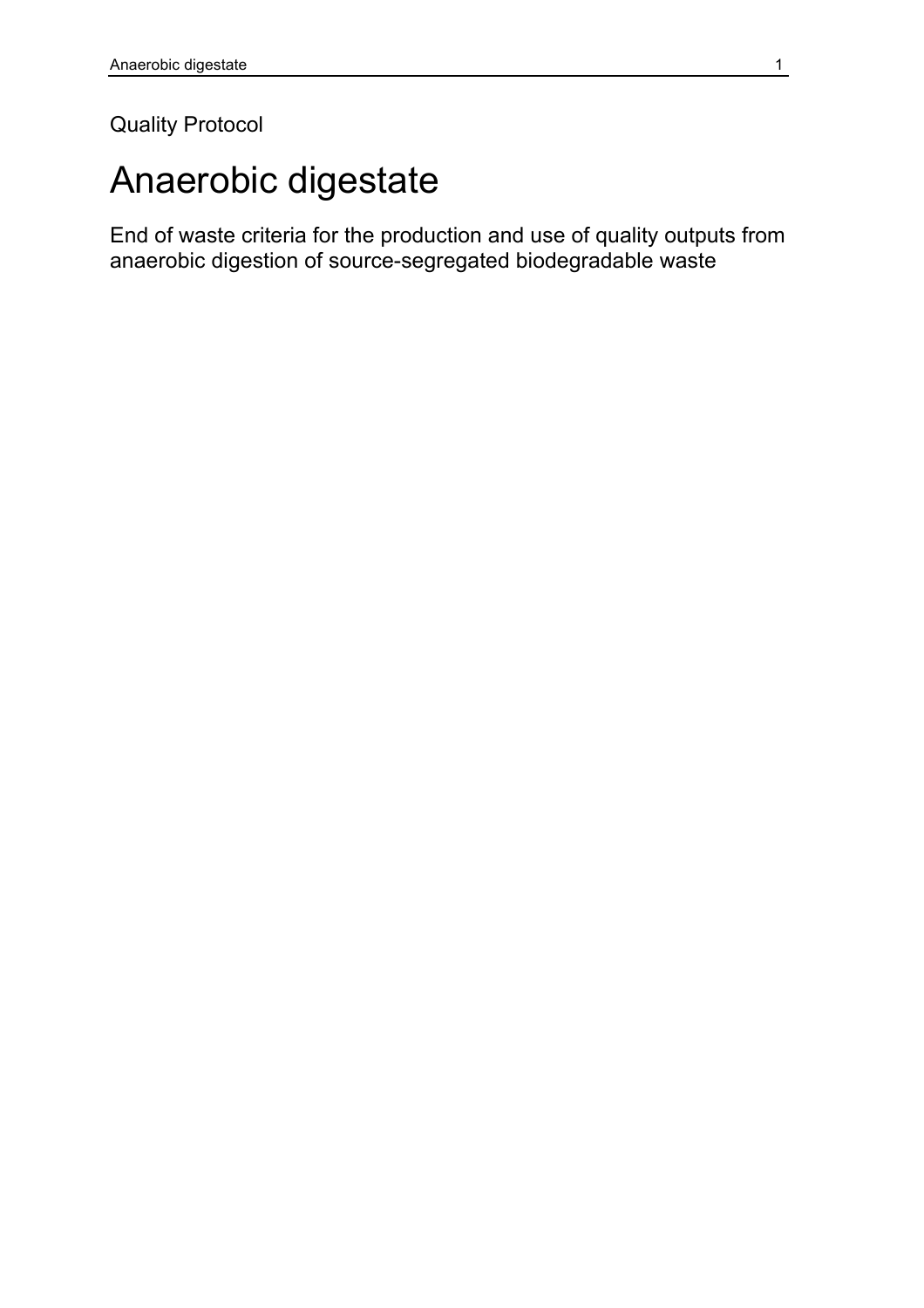This Quality Protocol was funded by Defra, the Welsh Government and the Northern Ireland Environment Agency (NIEA) as a business resource efficiency activity. It was developed by the Environment Agency and WRAP (Waste & Resources Action Programme) in consultation with Defra, the Welsh Government, NIEA, industry and other regulatory stakeholders. The Quality Protocol is applicable in England, Wales and Northern Ireland. It sets out criteria for the production and use of quality outputs from anaerobic digestion of source-segregated biodegradable waste.

#### **Contents**

| <b>Foreword</b><br><b>Introduction</b><br>1.<br>Producing quality digestate from anaerobic digestion<br>2.                                                          | 3<br>4         |
|---------------------------------------------------------------------------------------------------------------------------------------------------------------------|----------------|
| of source-segregated biodegradable materials<br>Providing evidence that quality digestate has been produced<br>3.<br>Application and use of quality digestate<br>4. | 11<br>13<br>14 |
| <b>Appendix A</b><br><b>Definitions</b>                                                                                                                             | 15             |
| <b>Appendix B</b><br>Biowaste types acceptable for the production of quality digestate                                                                              | 20             |
| <b>Appendix C</b><br>Standards and specifications to which this Quality Protocol applies                                                                            | 26             |
| <b>Appendix D</b><br>Important elements of a standard                                                                                                               | 27             |
| <b>Appendix E</b><br>Certification and accreditation diagram                                                                                                        | 28             |
| <b>Appendix F</b><br>Records to be kept for certification purposes                                                                                                  | 29             |
| <b>Appendix G</b><br>Supply documentation                                                                                                                           | 30             |
| <b>Appendix H</b>                                                                                                                                                   |                |
| <b>Good practice guidance</b>                                                                                                                                       | 31             |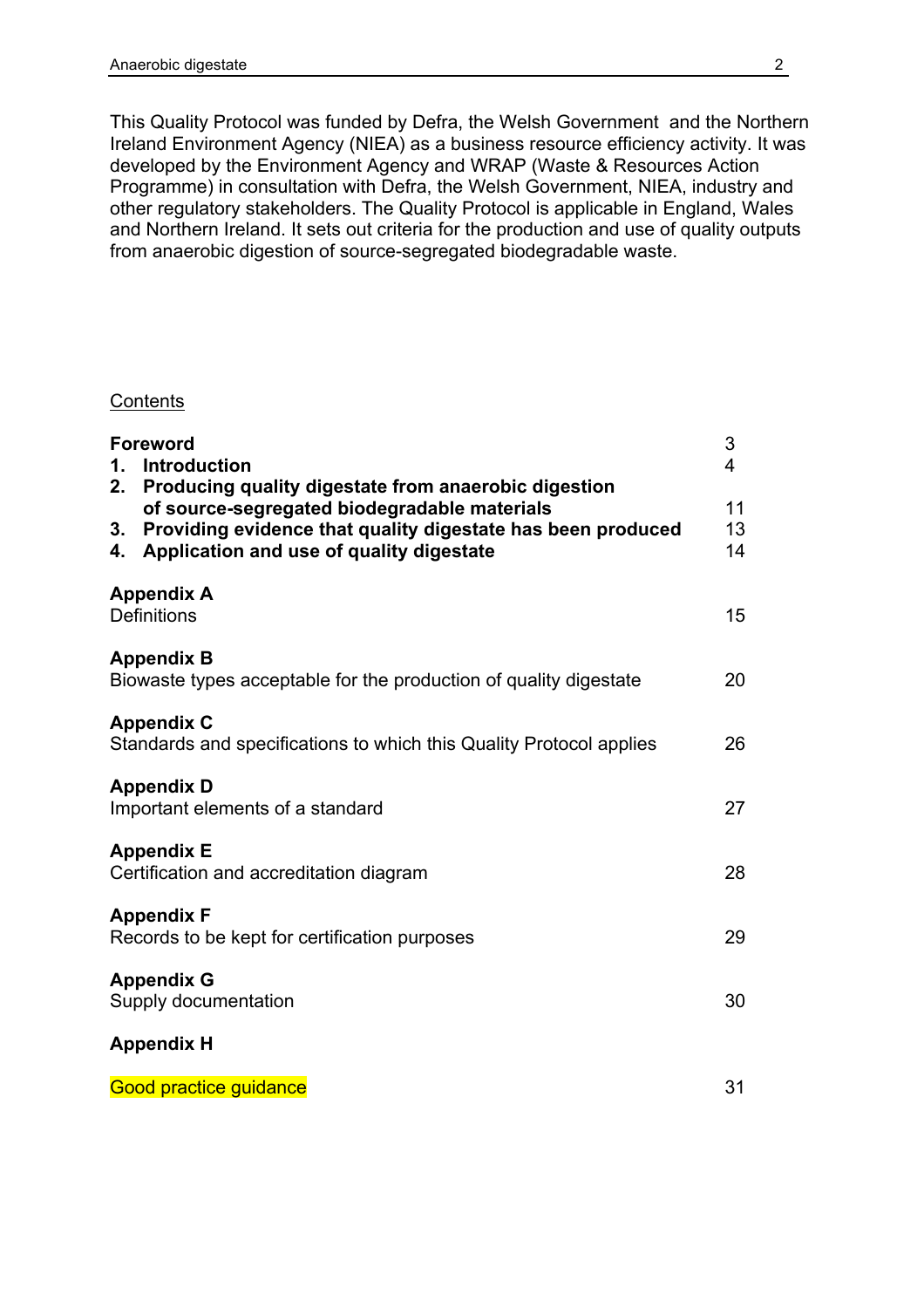#### **Foreword**

#### **Background**

Uncertainty over the point at which waste has been fully recovered and ceases to be waste within the meaning of Article 1(1)(a) of the EU Waste Framework Directive (WFD) (2006/12/EC) has inhibited the development and marketing of materials produced from waste which could be used beneficially without damaging human health and the environment. In some cases, this uncertainty has also inhibited the recovery and recycling of waste and its diversion from landfill.

Interpretation of EU legislation is ultimately a matter for the Courts and there is now a substantial body of case law on the interpretation of the definition of waste in Article 1(1)(a) of the Waste Framework Directive. Drawing on the principles established in this case law, it is possible to identify the point at which certain wastes cease to be waste and thus when the Waste Framework Directive's waste management controls no longer apply.

#### **What is a Quality Protocol?**

A Quality Protocol sets out criteria for the production of a product from a specific waste type. Compliance with these criteria is considered sufficient to ensure that the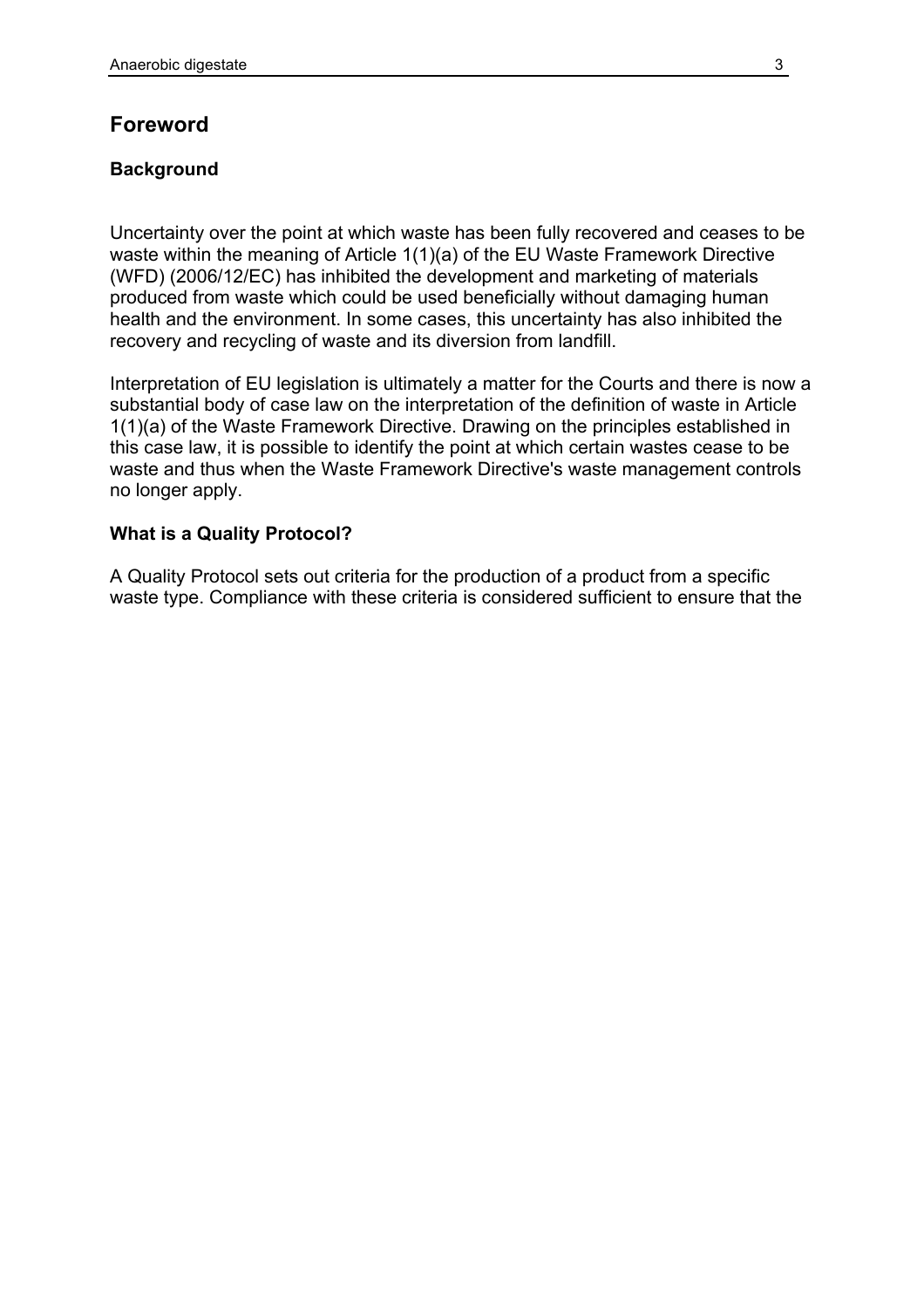#### **1. Introduction**

1.1.2 The Quality Protocol sets out criteria for the production of *quality outputs from anaerobic digestion* of material that is source-segregated biodegradable waste (*biowaste*). Quality outputs from *anaerobic digestion* include the *whole digestate*, the separated fibre fraction and the separated liquor. If these criteria are met, quality outputs from anaerobic digestion will normally be regarded as having been fully recovered and to have ceased to be waste.<sup>1</sup>

Where the only waste feedstock to an anaerobic digestion plant is agricultural manure and slurry or where nonwaste feedstocks such as crops grown specifically for anaerobic digestion are used with the manure or slurry, the digestate output is not waste if it is used in the same way that undigested manure and slurry would normally be used i.e. spread as a fertiliser on agricultural land.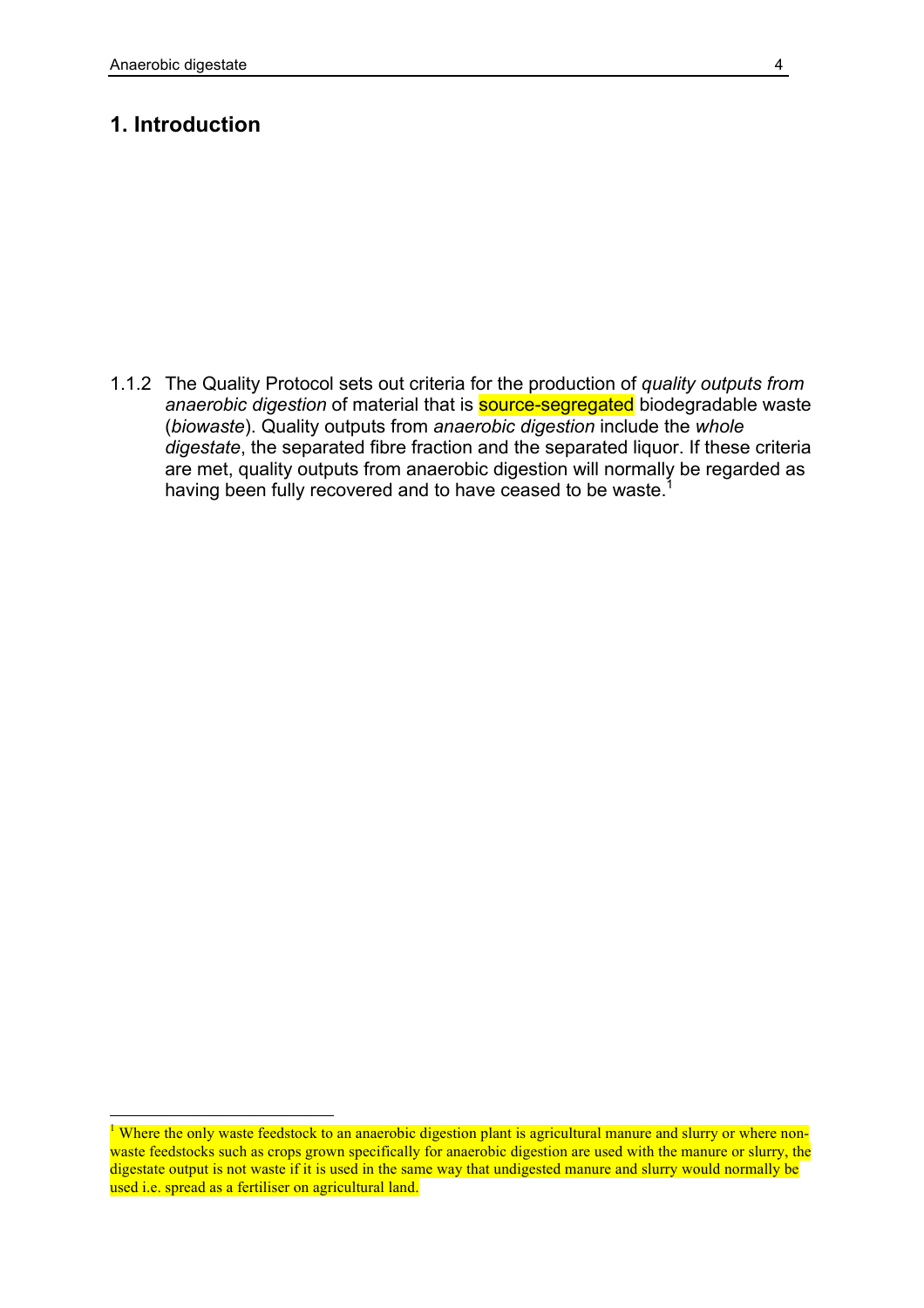1.3.6 Digestate (whole digestate, separated fibre or separated liquor) can be used in compost as an input material or process additive. If the compost being produced is to meet the requirements of the Compost Quality Protocol<sup>2</sup> the digestate does not need to be certified as compliant with this Quality Protocol, but must be derived only from input materials specified in Appendix B of this Quality Protocol. If the digestate is produced from other input materials, the compost to which it is added will normally be considered to be a waste.

1.4.1 Where this Quality Protocol is not complied with, for example the digestate does not meet an approved standard or the producer cannot demonstrate evidence of compliance, the digestate produced will normally be considered to be waste. In such circumstances, the producer/user must comply with the

 $2$  The Quality Protocol for the production and use of quality compost from source segregated biodegradable waste, Environment Agency and WRAP.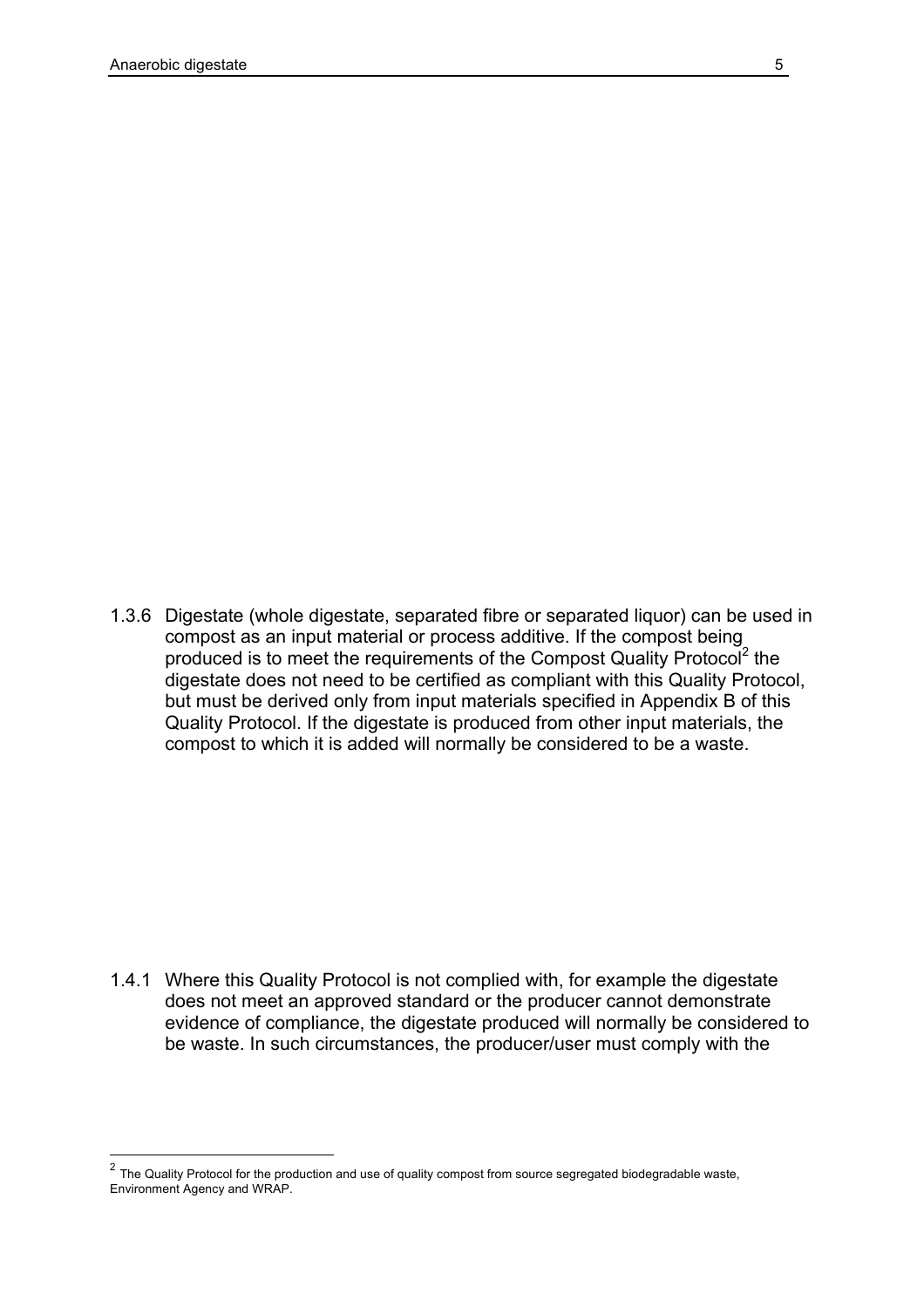appropriate waste management controls<sup>3</sup> for the transportation, storage and use of the digestate and will be committing an offence if they do not do so.

 $\overline{\text{3}}$  For example, in compliance with Article 11 of the WFD the user might need to register an exemption/apply for a permit with the Environment Agency (England and Wales). In Northern Ireland the user might need to apply to NIEA for a Waste Management License or exemption from waste management licensing.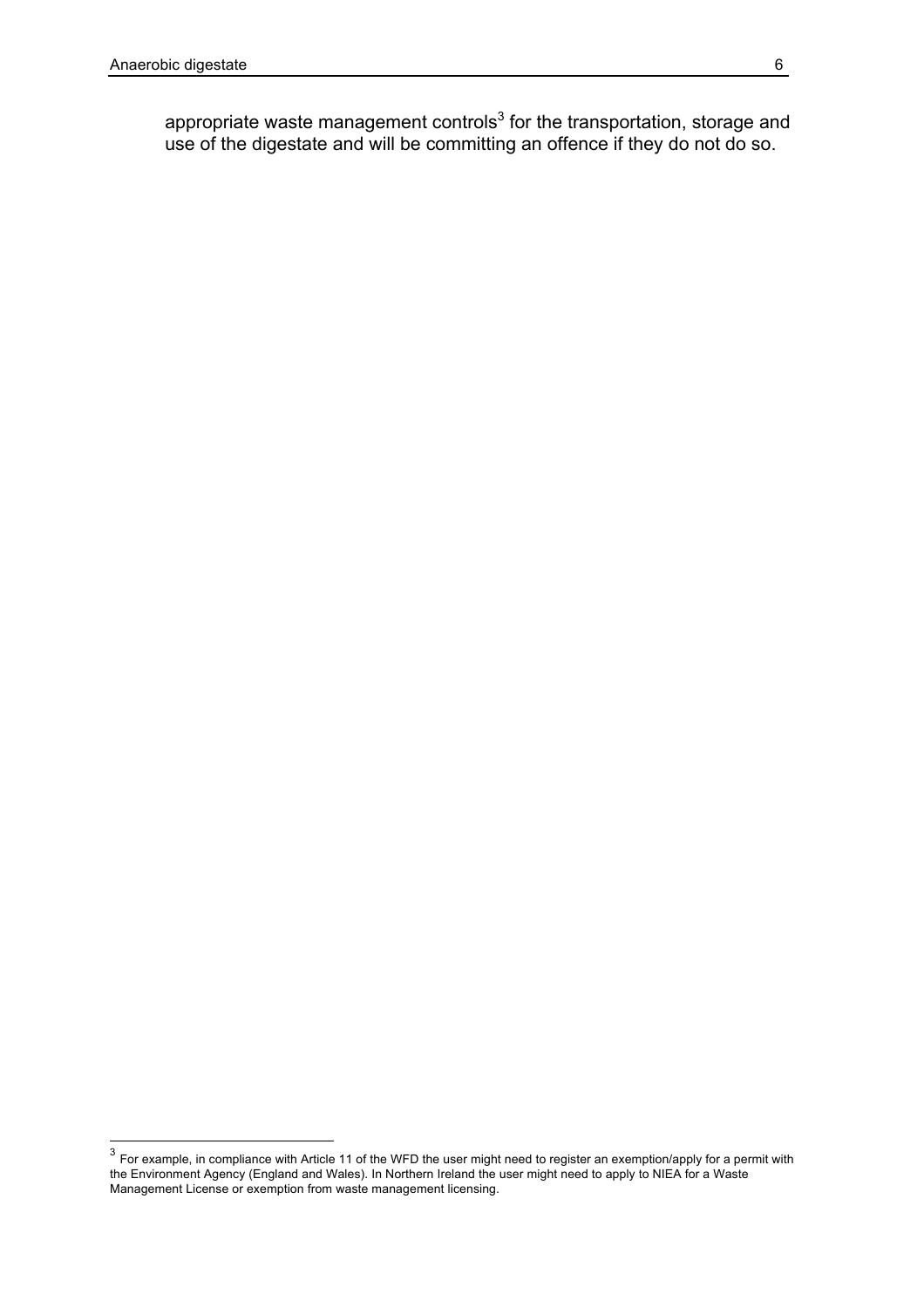

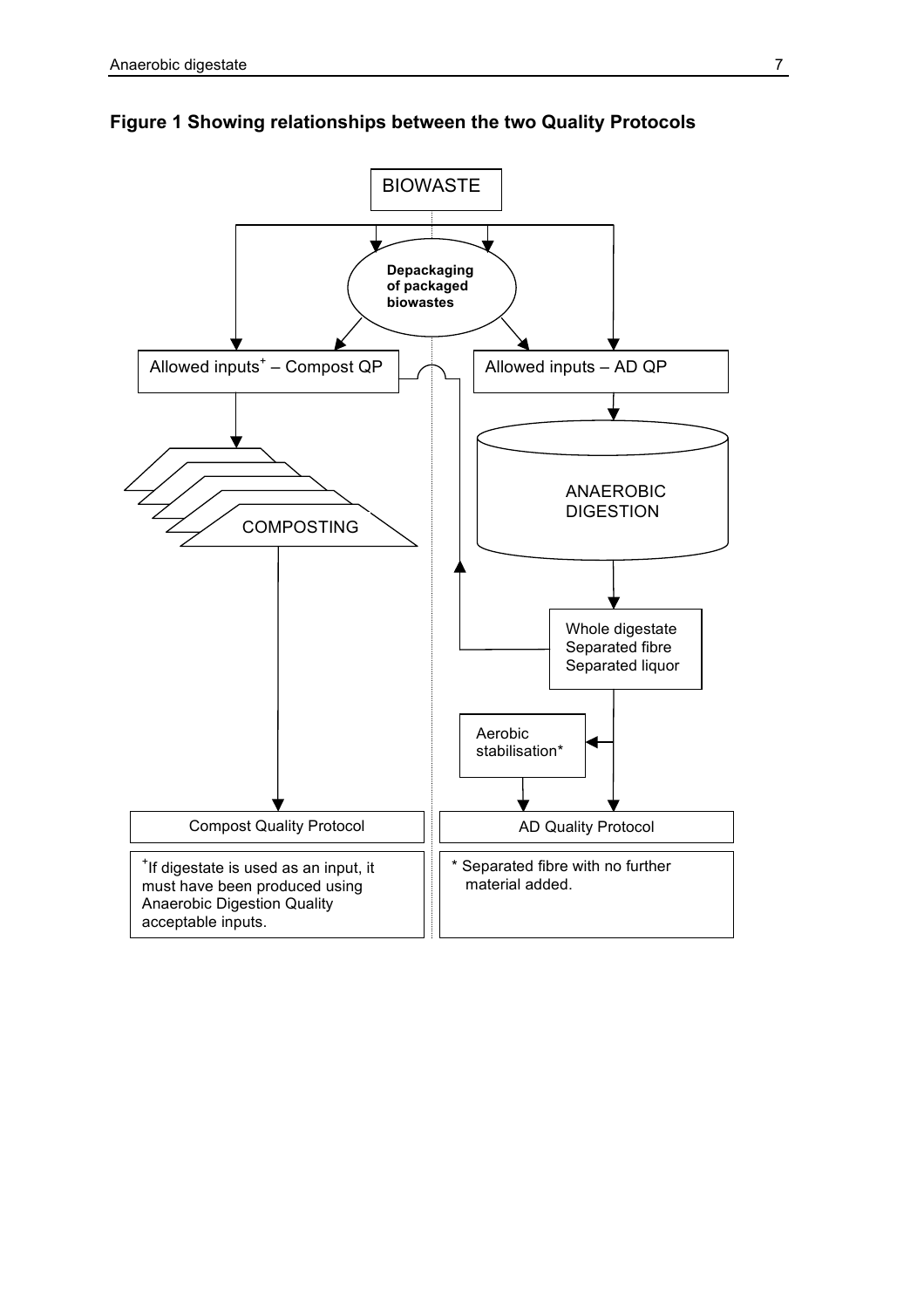1.5.4 This Quality Protocol will be adopted as a technical regulation under *Technical*  Standards and Regulations Directive 98/34/EC as amended<sup>4</sup>. We recognise that there may be codes of practice or standards which apply in *European Economic Area* (EEA) States other than the UK setting out requirements for the production and use of quality digestate. We accept that quality digestate may cease to be waste provided it has been produced in compliance with:

 <sup>4</sup> The Technical Standards and Regulations Directive 98/34/EC seeks to ensure the transparency of technical regulations and is intended to help avoid the creation of new technical barriers to trade within the European Community.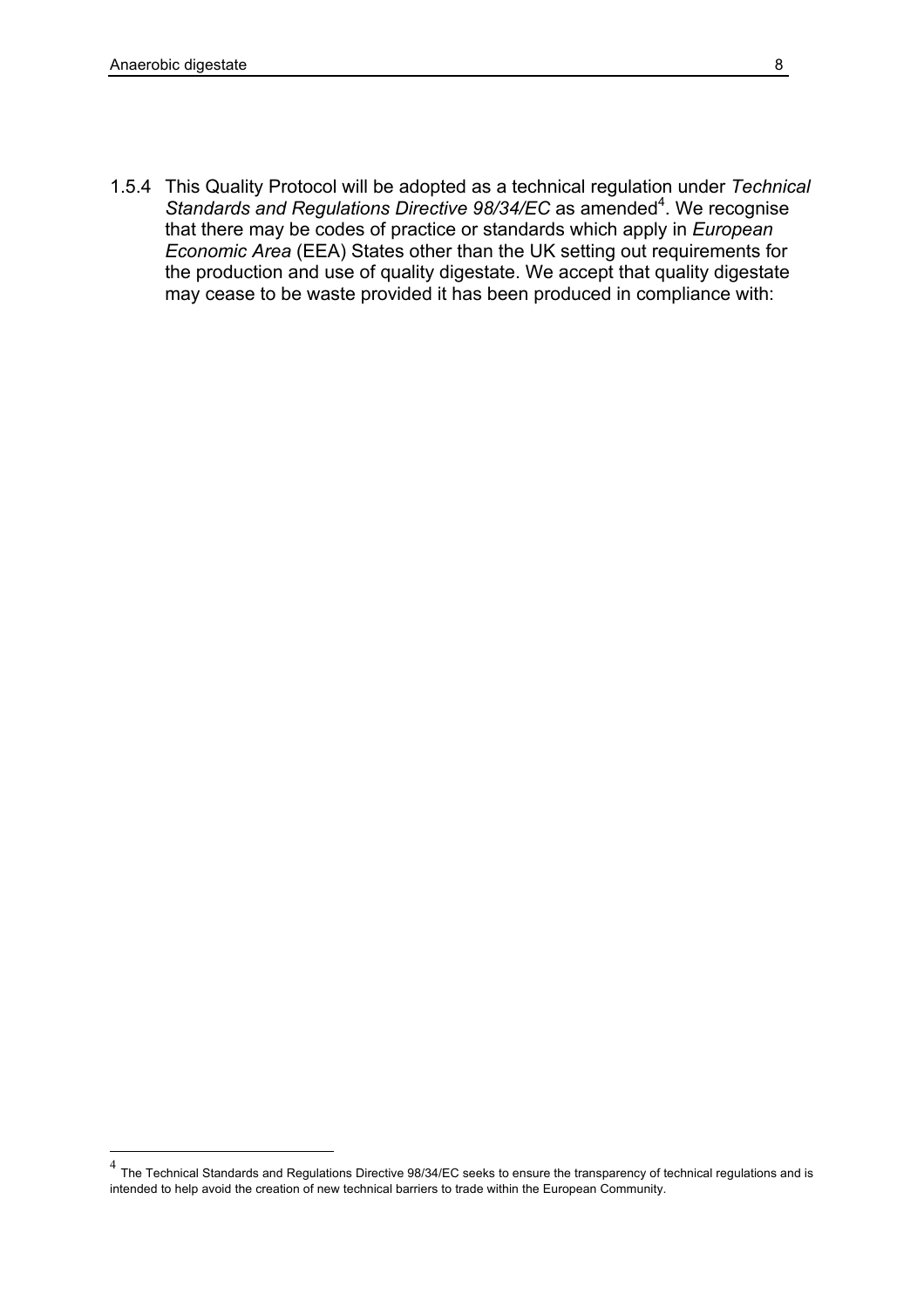

#### **Figure 2 Main stages and control mechanisms of the Quality Protocol**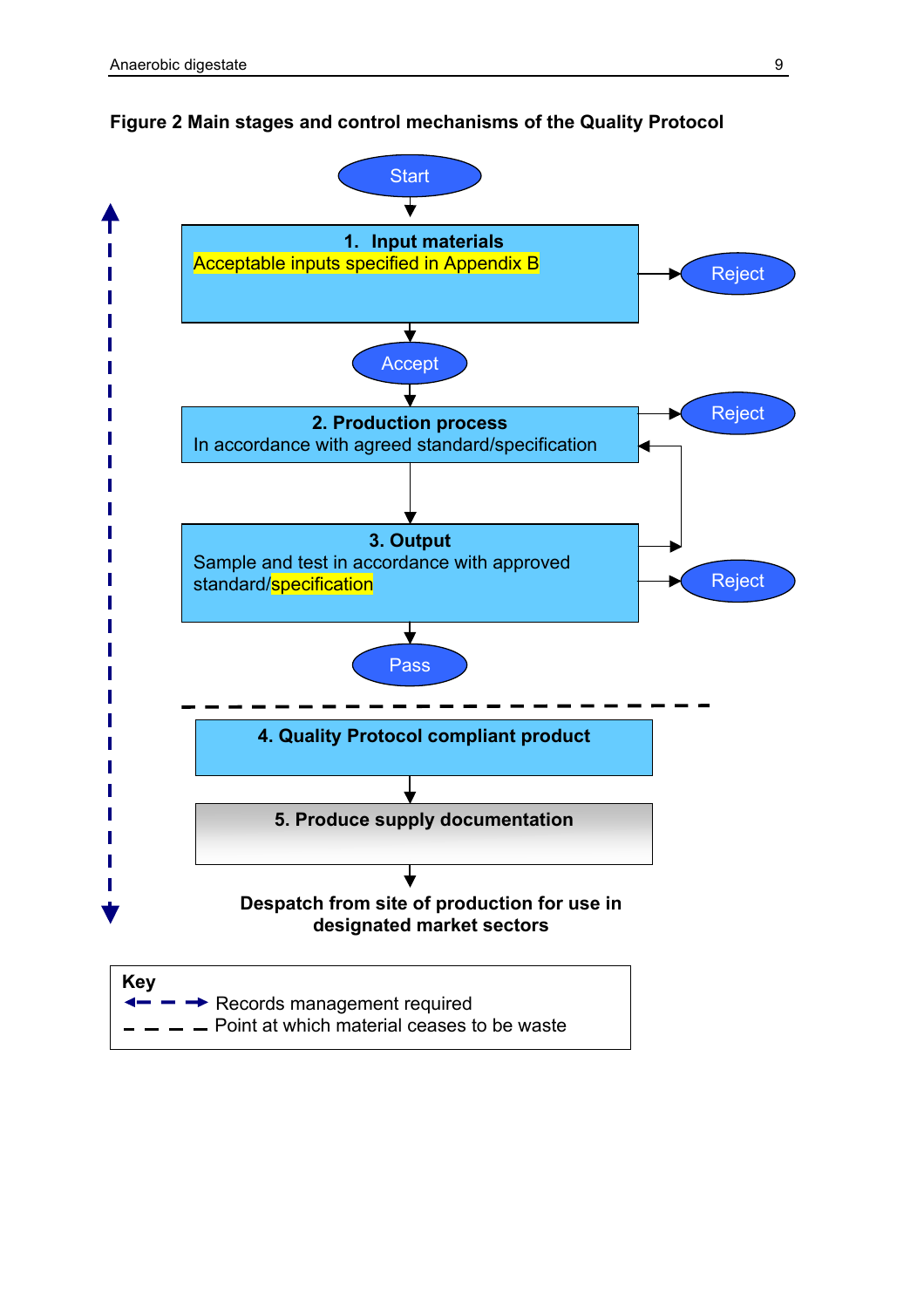### **2. Producing quality digestate from anaerobic digestion of sourcesegregated biodegradable materials**

iii. The transformation of any waste types listed in Appendix B that are classified as *animal by-products* must be carried out in accordance with animal by-products controls.<sup>5</sup>.

 $5$  Animal by-products are subject to the requirements and controls in Regulation (EC) 1069/2009 and its corresponding implementing Regulation (EC) 142/2011 (as amended). These are enforced through The Animal By-Products (Enforcement) (England) Regulations 2011 No. 881, The Animal By-Products (Enforcement) (No2) (Wales) Regulations 2011 No. 600 (W.88) and The Animal By-Products Regulations (Northern Ireland) 2011 No. 124. Further information on the controls relating to animal by-products can be found on Defra's website and Animal Health and Veterinary Laboratories Agency's (AHVLA) website. .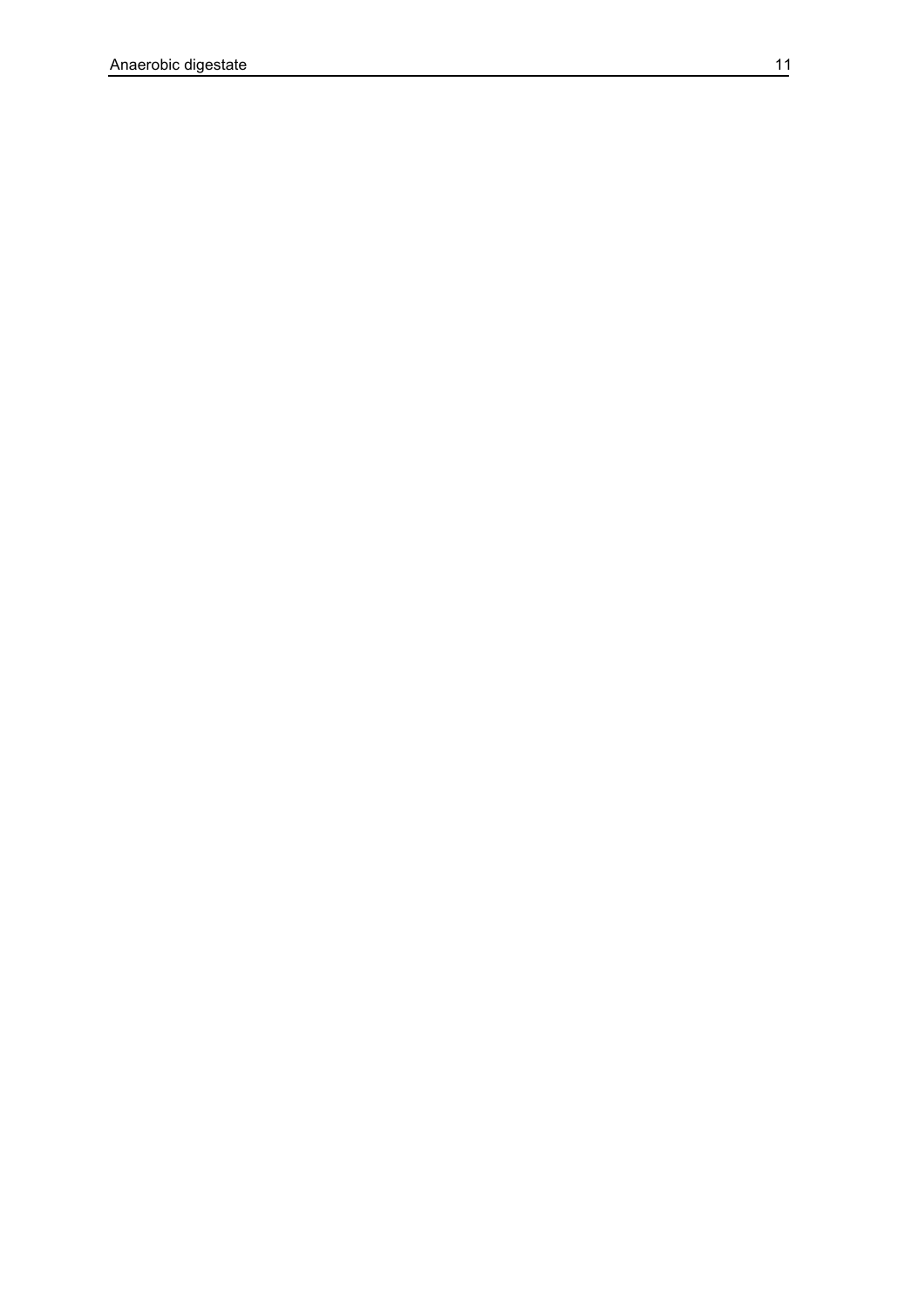### **3. Providing evidence that quality digestate has been produced**

3.2.1 Producers must demonstrate that quality digestate is destined for appropriate use in a designated market sector by providing the customer with supply documentation for each sale or supply of quality digestate and keeping a copy of this documentation.<sup>6</sup>

 $6$  Supply documentation is not required for each delivery, only for each application/project.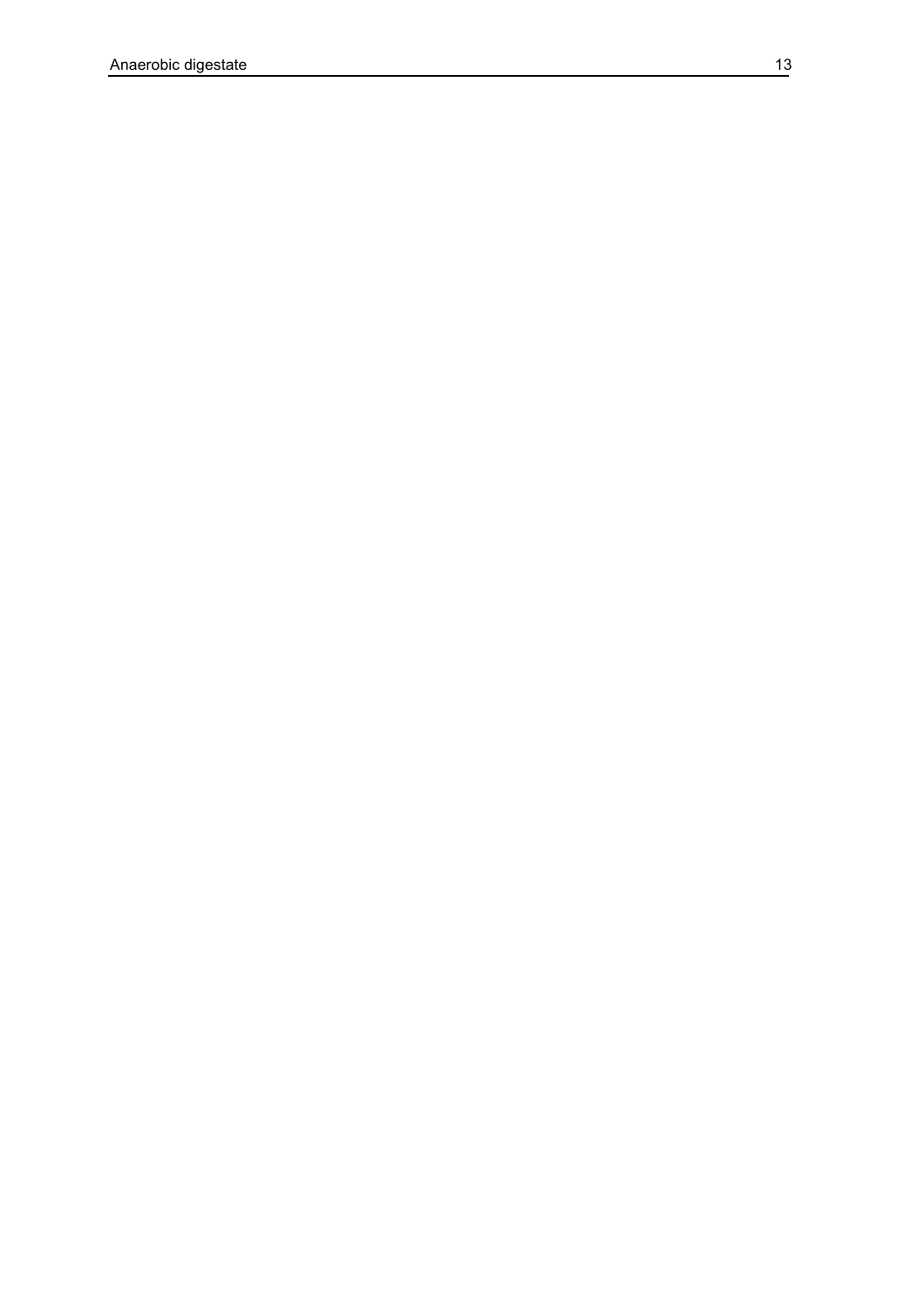# **4. Application and use of quality digestate**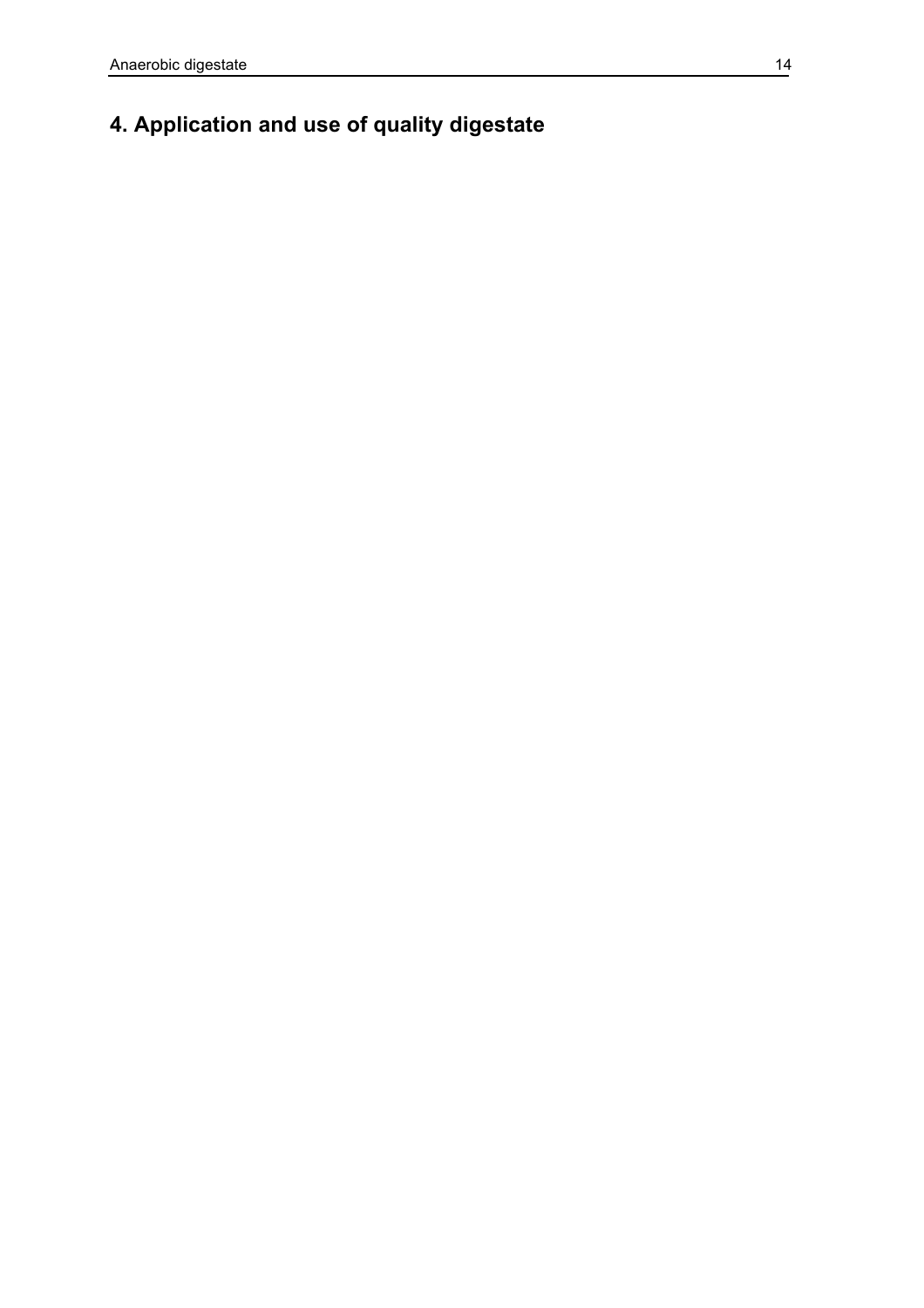# **Appendix A** Definitions

| A third party, independent of any producer of |
|-----------------------------------------------|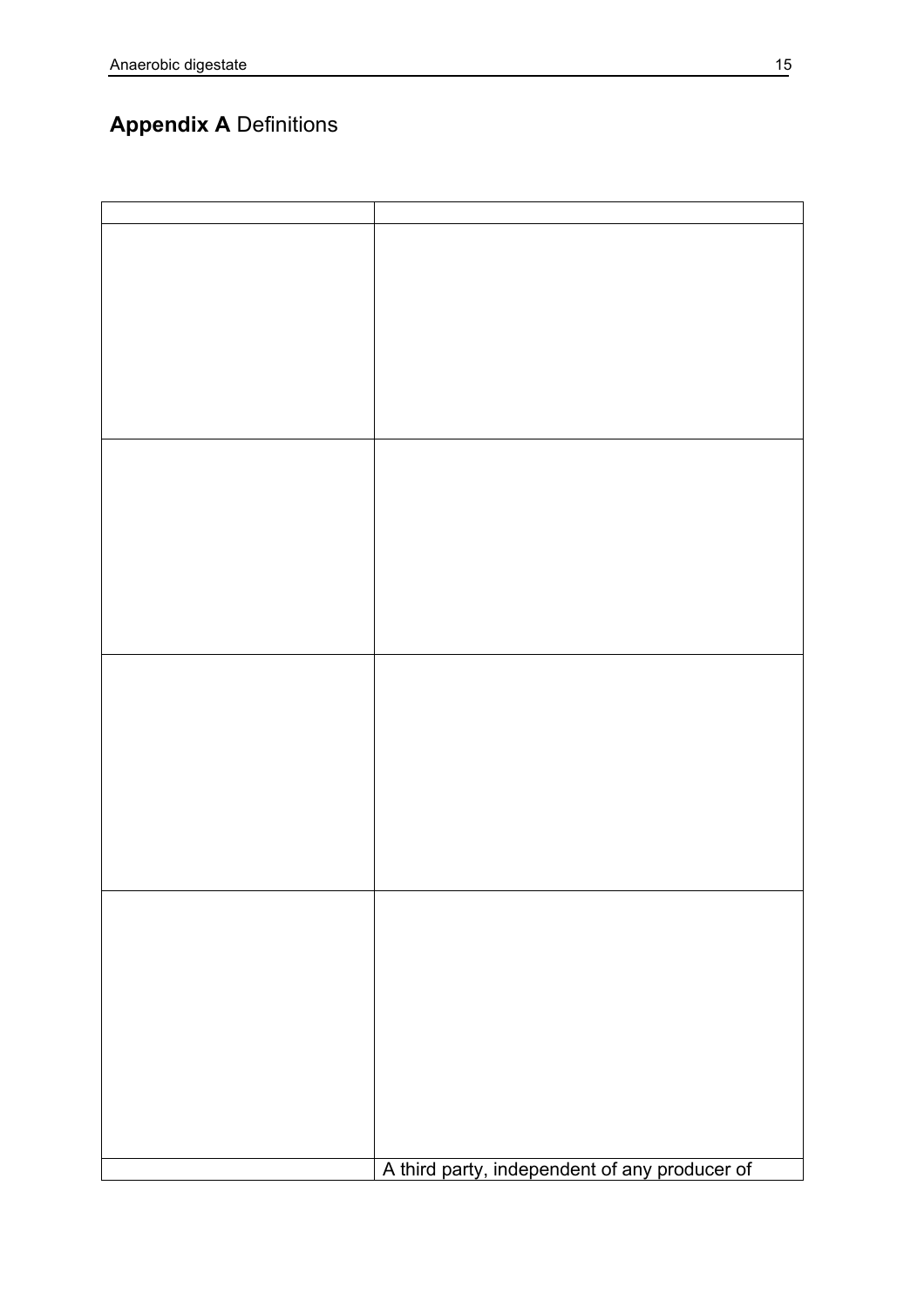| digested materials, accredited by the United<br>Kingdom Accreditation Service for operating a<br>product certification scheme aligned to the<br>requirements of this Quality Protocol.<br>Note: These requirements include conformance<br>to a standard/specification approved by the<br>Environment Agency for inclusion in this Quality<br>Protocol. |
|--------------------------------------------------------------------------------------------------------------------------------------------------------------------------------------------------------------------------------------------------------------------------------------------------------------------------------------------------------|
|                                                                                                                                                                                                                                                                                                                                                        |
|                                                                                                                                                                                                                                                                                                                                                        |
|                                                                                                                                                                                                                                                                                                                                                        |
| Third-party attestation related to products,<br>processes, systems or persons <sup>7</sup> .                                                                                                                                                                                                                                                           |
|                                                                                                                                                                                                                                                                                                                                                        |
| The EEA States consist of the members of the<br>EU (Austria, Belgium, Bulgaria, Cyprus, Czech<br>Republic, Denmark, Estonia, Finland, France,<br>Germany, Greece, Hungary, Ireland, Italy, Latvia,<br>Lithuania, Luxembourg, Malta, the Netherlands,                                                                                                   |

 $7$  EN ISO/IEC 17000: 2004 Conformity assessment. Vocabulary and general principles.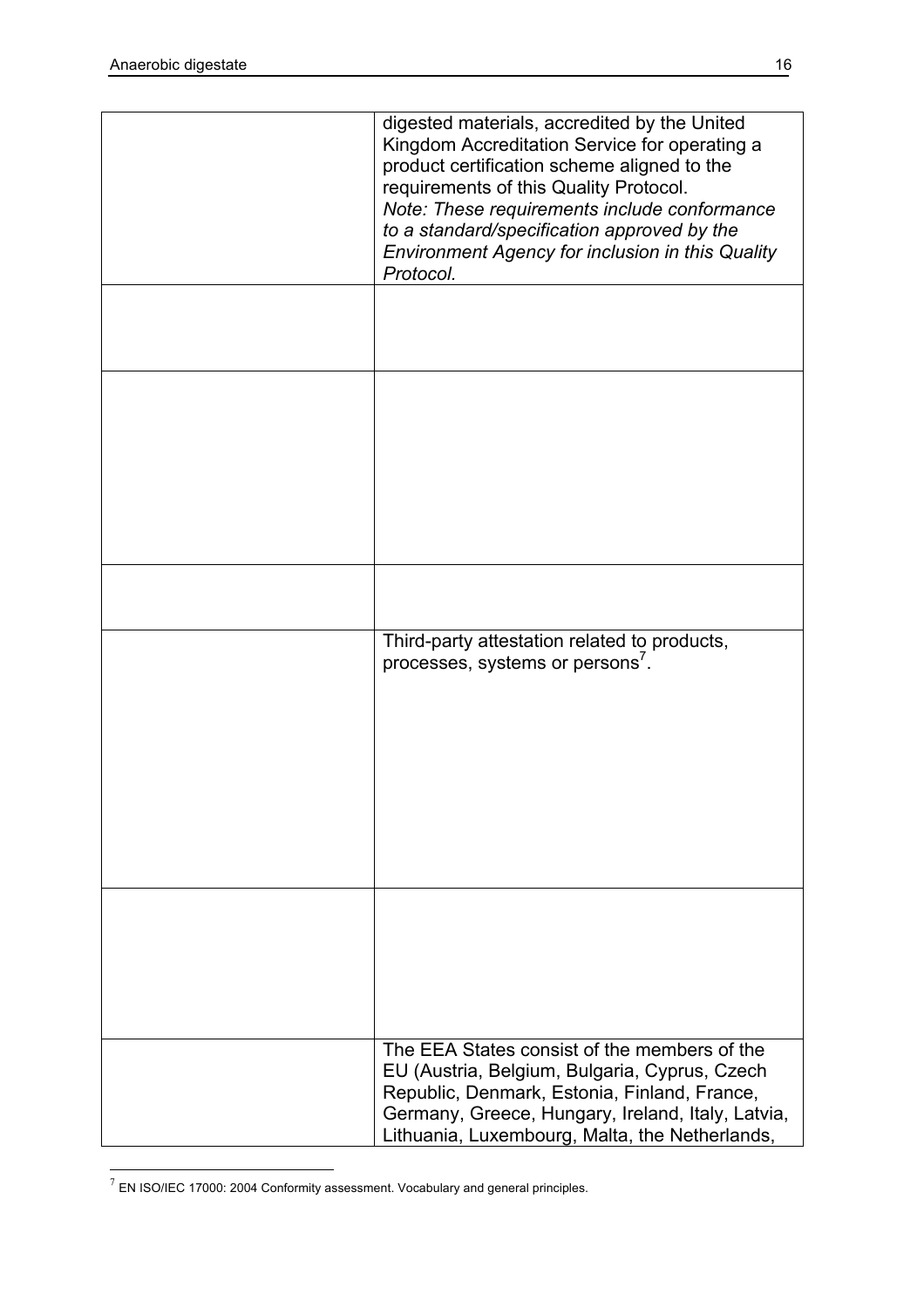| Poland, Portugal, Romania, Slovakia, Slovenia,<br>Spain, Sweden and the UK) together with Iceland,<br>Lichtenstein, Norway and Switzerland. Although<br>the Channel Islands and the Isle of Man are part<br>of the UK, they are not part of the EU and<br>businesses registered there are subject to<br>different licensing legislation. |
|------------------------------------------------------------------------------------------------------------------------------------------------------------------------------------------------------------------------------------------------------------------------------------------------------------------------------------------|
|                                                                                                                                                                                                                                                                                                                                          |
|                                                                                                                                                                                                                                                                                                                                          |
|                                                                                                                                                                                                                                                                                                                                          |
|                                                                                                                                                                                                                                                                                                                                          |
|                                                                                                                                                                                                                                                                                                                                          |
|                                                                                                                                                                                                                                                                                                                                          |
|                                                                                                                                                                                                                                                                                                                                          |
| The person responsible for the exploitation of the<br>agricultural land concerned, on his or her<br>account, directly and/or through the use of agents                                                                                                                                                                                   |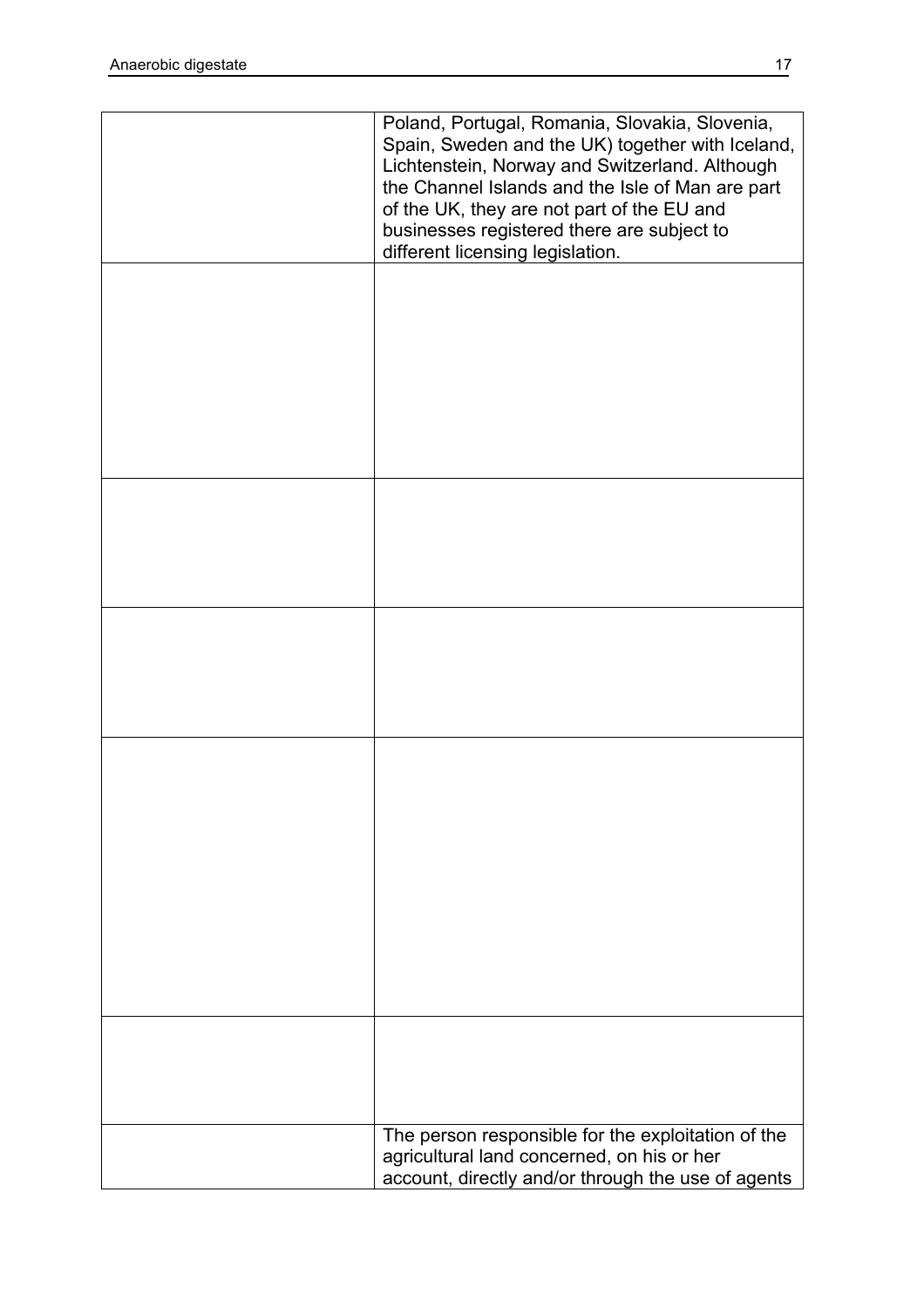|                           | or contractors.                        |
|---------------------------|----------------------------------------|
|                           |                                        |
|                           |                                        |
|                           |                                        |
|                           |                                        |
|                           |                                        |
|                           |                                        |
|                           |                                        |
|                           |                                        |
|                           |                                        |
|                           |                                        |
|                           |                                        |
|                           |                                        |
|                           |                                        |
|                           |                                        |
|                           |                                        |
|                           |                                        |
|                           |                                        |
|                           |                                        |
|                           |                                        |
|                           |                                        |
|                           |                                        |
|                           |                                        |
|                           |                                        |
|                           |                                        |
|                           |                                        |
|                           |                                        |
|                           |                                        |
|                           |                                        |
|                           |                                        |
|                           |                                        |
|                           |                                        |
|                           |                                        |
|                           |                                        |
|                           |                                        |
|                           |                                        |
|                           |                                        |
|                           |                                        |
|                           |                                        |
|                           |                                        |
| Quality management system | A system used to direct and control an |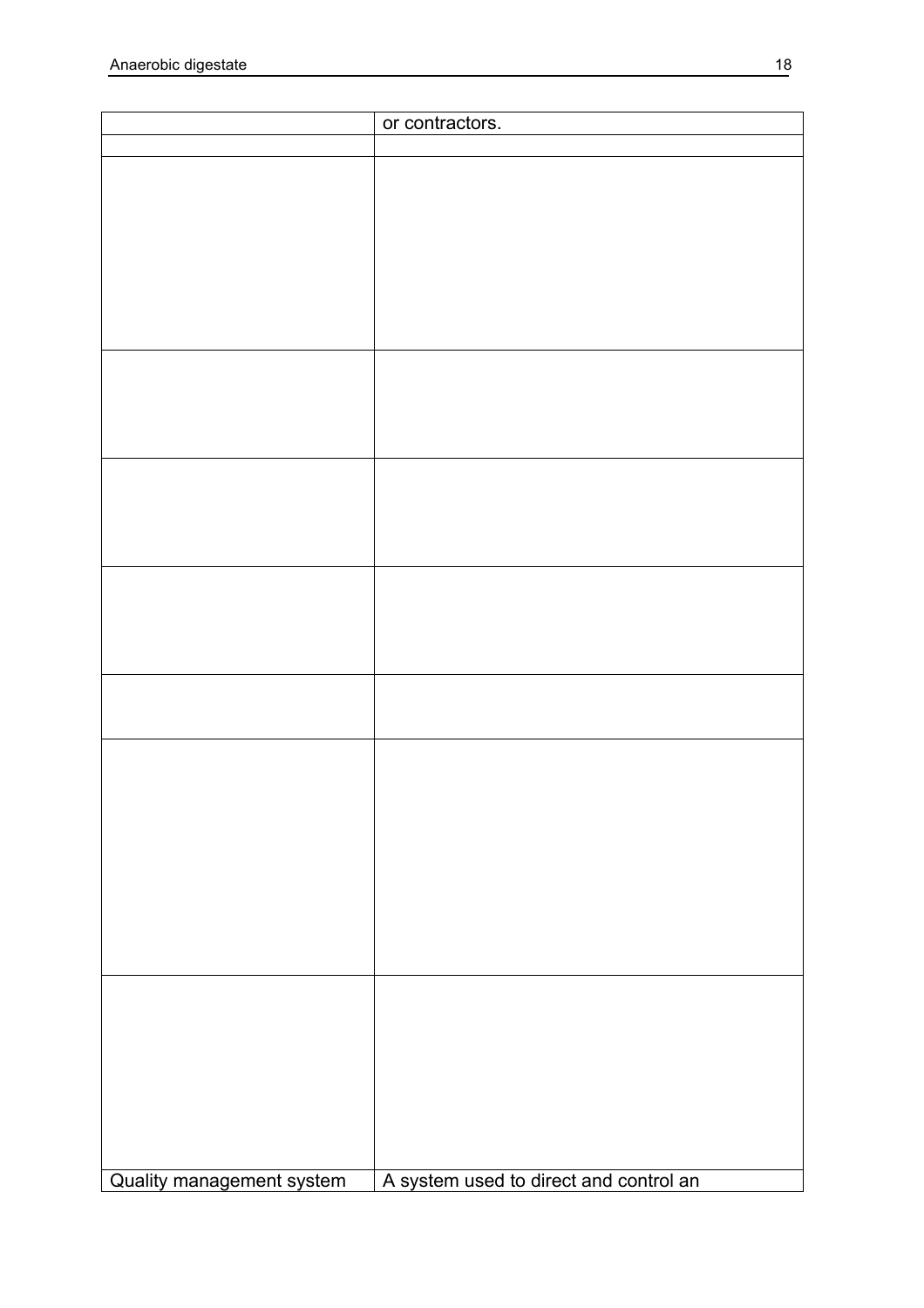| (QMS) | organisation with regard to quality.                 |
|-------|------------------------------------------------------|
|       | Note: In the context of anaerobic digestion, it is a |
|       | system for planning, achieving and demonstrating     |
|       | effective control of all operations and associated   |
|       | quality management activities necessary to           |
|       | achieve digested materials that are fit-for-         |
|       |                                                      |
|       | purpose. Where specific controls are applied,        |
|       | they must be monitored and recorded, and their       |
|       | efficacy evaluated both during and after process     |
|       | validation. Corrective actions must be defined.      |
|       | Material added to soil in situ primarily to maintain |
|       | or improve its physical properties, and which may    |
|       |                                                      |
|       | improve its chemical or biological properties or     |
|       | $\arctivity^8$ .                                     |
|       |                                                      |
|       |                                                      |
|       |                                                      |
|       |                                                      |
|       |                                                      |
|       |                                                      |
|       |                                                      |
|       |                                                      |
|       |                                                      |
|       |                                                      |
|       |                                                      |
|       |                                                      |
|       |                                                      |
|       |                                                      |
|       |                                                      |
|       |                                                      |
|       |                                                      |
|       |                                                      |
|       |                                                      |
|       |                                                      |
|       |                                                      |
|       |                                                      |
|       |                                                      |
|       |                                                      |
|       |                                                      |
|       |                                                      |
|       |                                                      |
|       |                                                      |
|       |                                                      |
|       |                                                      |
|       |                                                      |
|       |                                                      |
|       |                                                      |
|       |                                                      |
|       |                                                      |
|       |                                                      |
|       |                                                      |

<sup>8</sup> PD CR 13456: 1999 Soil improvers and growing media. Labelling, specifications and product schedules.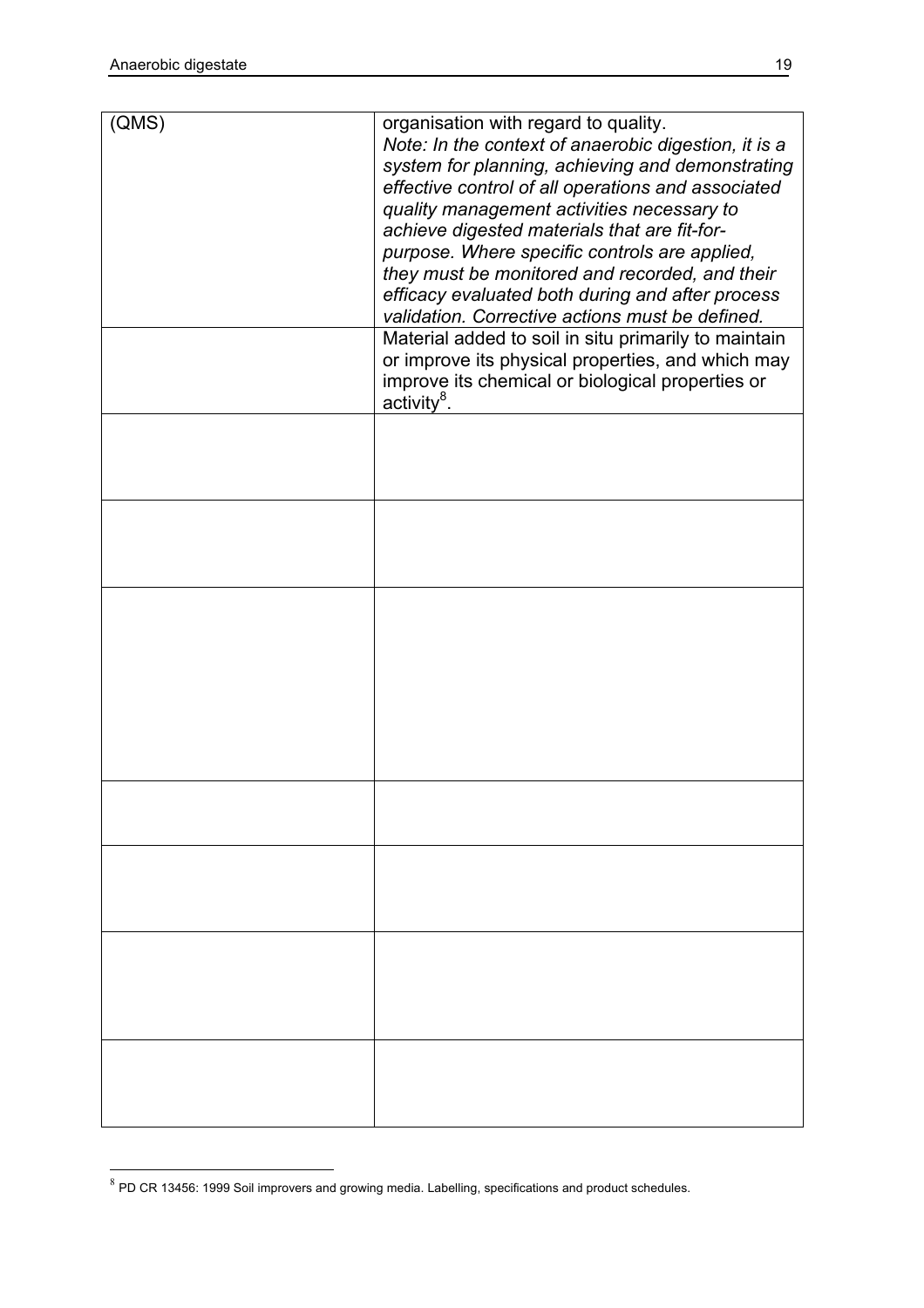**Appendix B** Biowaste types acceptable for the production of quality digestate

B.2 Animal by-products - some inputs listed in Appendix B are animal by-products. The handling and treatment of animal by-products in the anaerobic digestion is subject to both environmental permitting controls and animal by-products controls.<sup>9</sup> Not all animal by-products can be used as a feedstock for anaerobic digestion plants. Anaerobic digestion plants can treat category 3 animal byproducts and category 2 animal by-products provided they have been pressure rendered. Some category 2 materials such as manure, digestive contract, milk and milk products, eggs and egg products can be used as feedstock for anaerobic digestion plants without prior treatment unless there is a risk of spreading any serious transmissible disease.<sup>10</sup>

| $ $ EWC code <sup>11</sup> |
|----------------------------|
|                            |
|                            |
|                            |
|                            |
|                            |
|                            |
|                            |

 $9 \text{ Animal by-products are subject to the requirements and controls in Regulation (EC) 1069/2009 and its}.$ corresponding implementing Regulation (EC) 142/2011 (as amended). These are enforced through The Animal By-Products (Enforcement) (England) Regulations 2011, The Animal By-Products (Enforcement) (No2) (Wales)<br>Regulations 2011 and The Animal By-Products Regulations (Northern Ireland) 2011.

<sup>&</sup>lt;sup>10</sup> Further information on the controls relating to animal by-products can be found on Defra's website and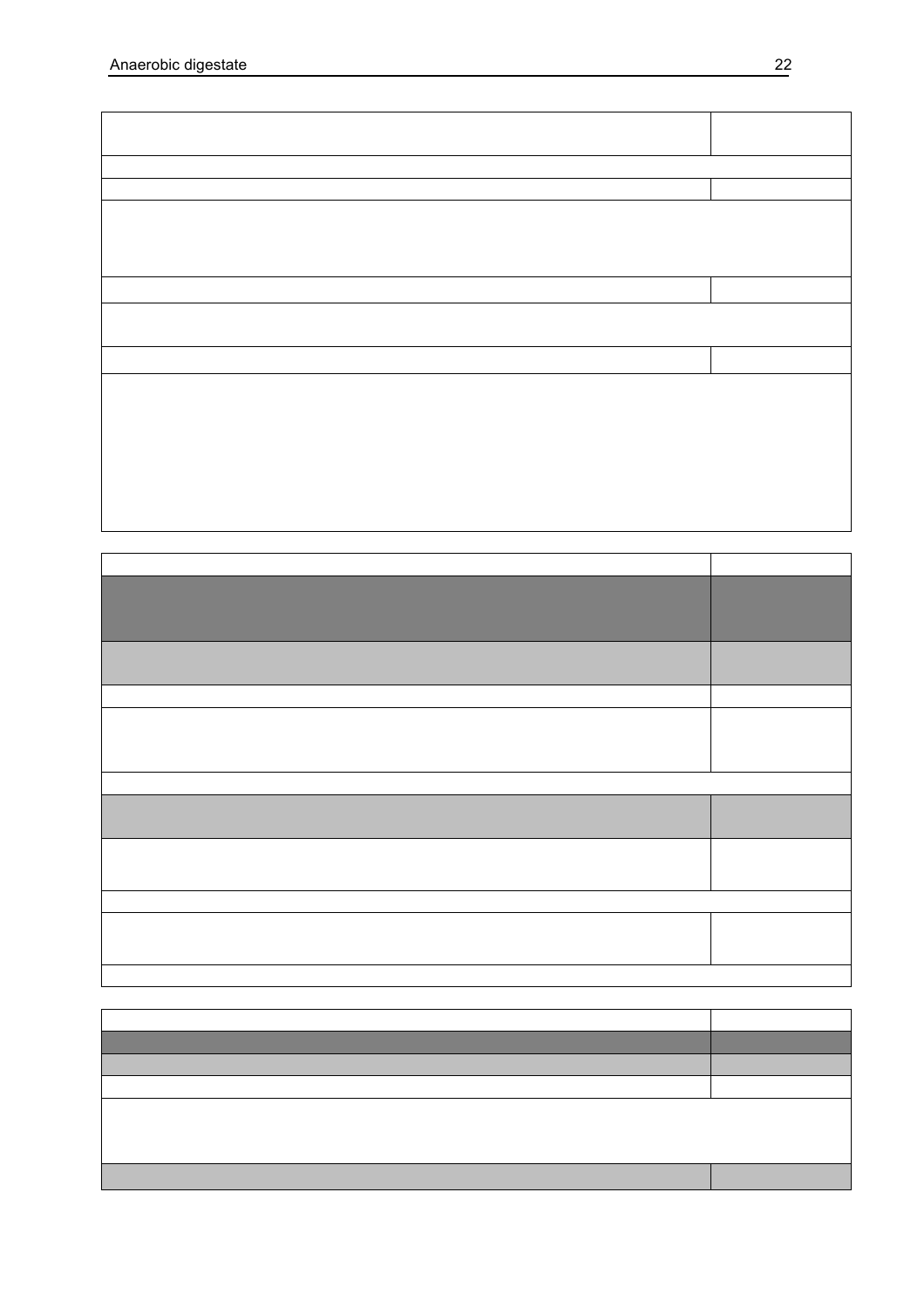| Acceptable only if derived solely from input types allowed by this Quality Protocol and |  |
|-----------------------------------------------------------------------------------------|--|

ī.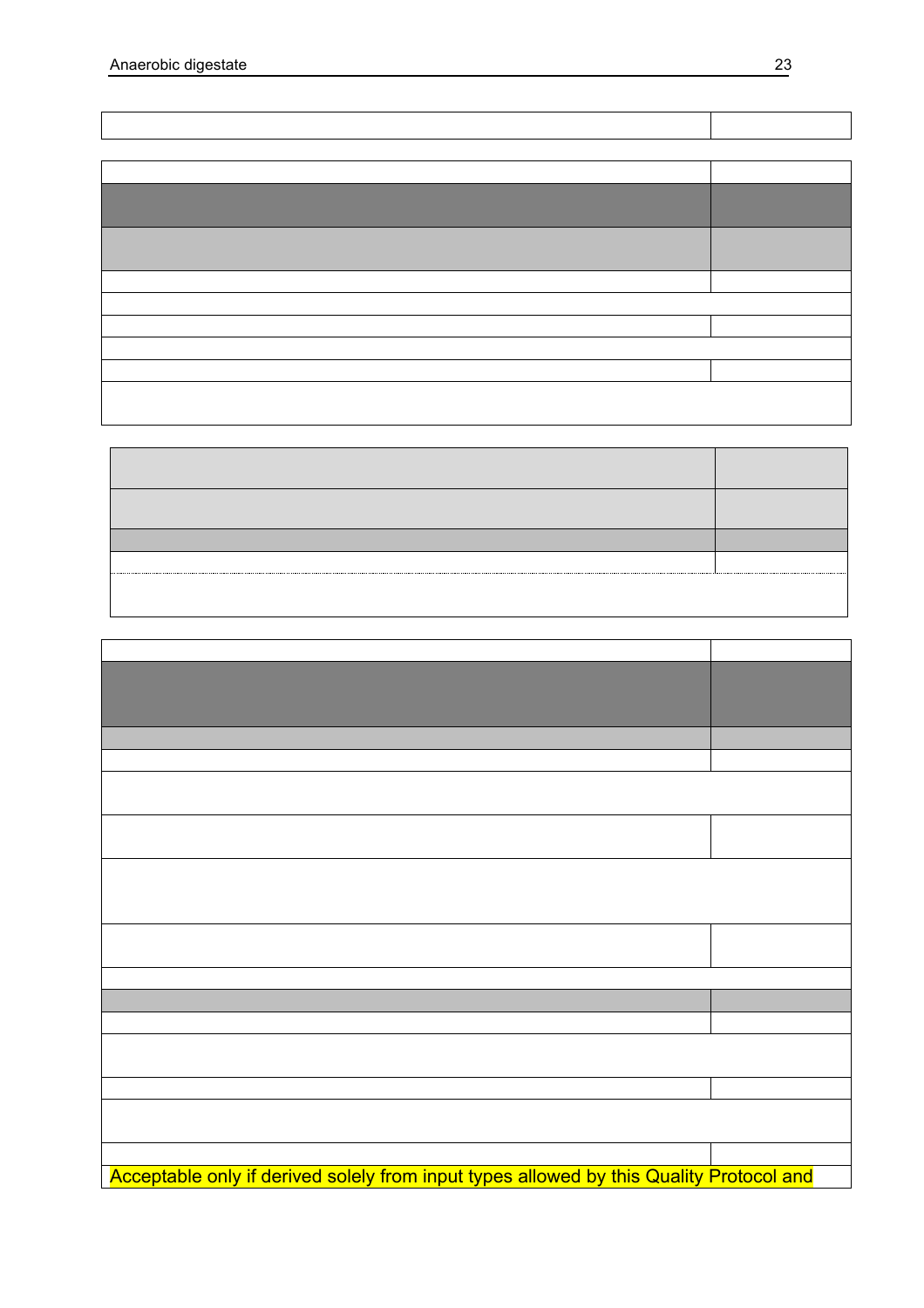| remains segregated from, and uncontaminated by, any other waste type. |  |
|-----------------------------------------------------------------------|--|
|                                                                       |  |
|                                                                       |  |
|                                                                       |  |
|                                                                       |  |
|                                                                       |  |
|                                                                       |  |
|                                                                       |  |
|                                                                       |  |
|                                                                       |  |
|                                                                       |  |
|                                                                       |  |
|                                                                       |  |
|                                                                       |  |
|                                                                       |  |
|                                                                       |  |
|                                                                       |  |
|                                                                       |  |
|                                                                       |  |
|                                                                       |  |
|                                                                       |  |
|                                                                       |  |
|                                                                       |  |
|                                                                       |  |
|                                                                       |  |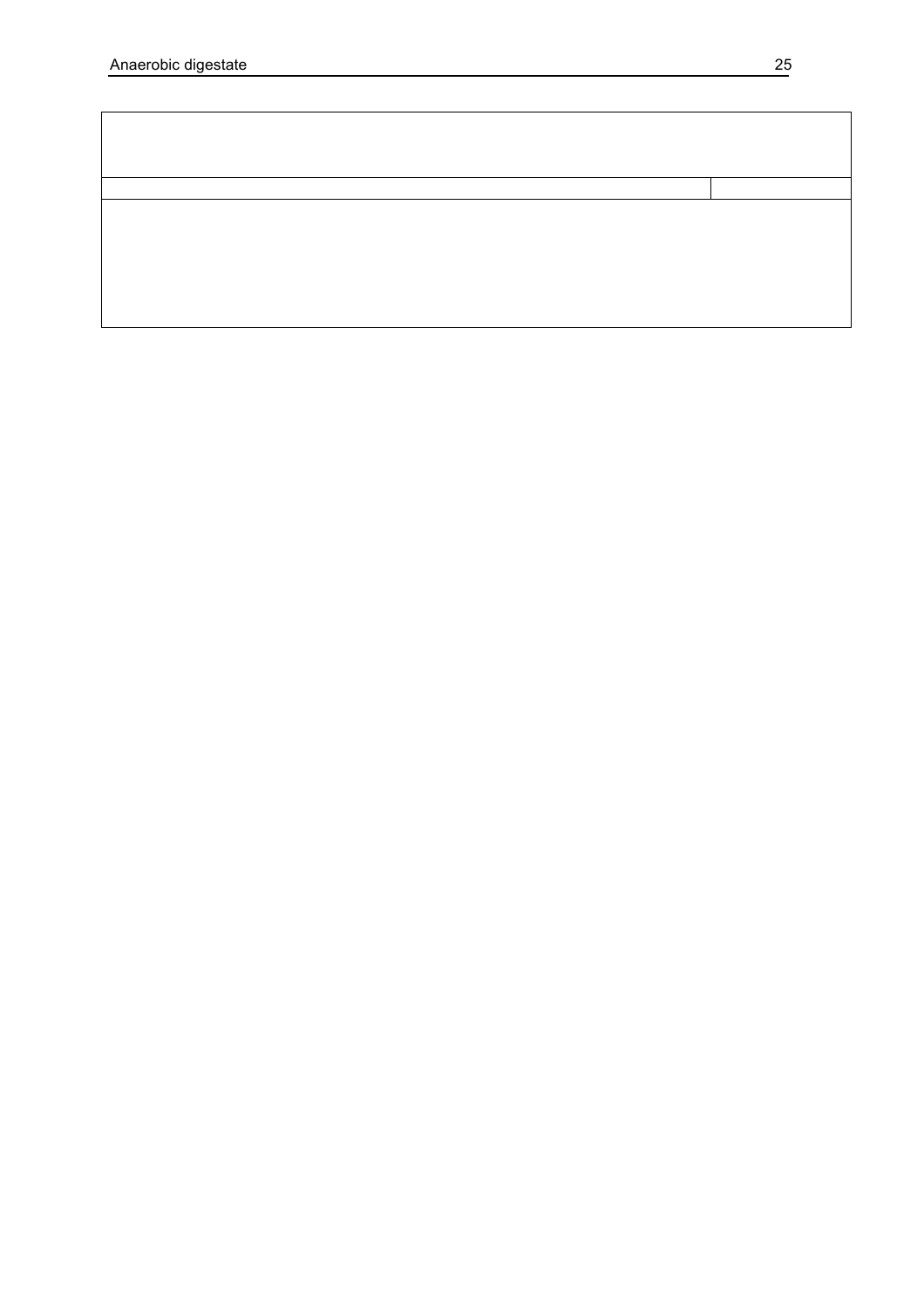**Appendix C** Standards and specifications to which this Quality Protocol applies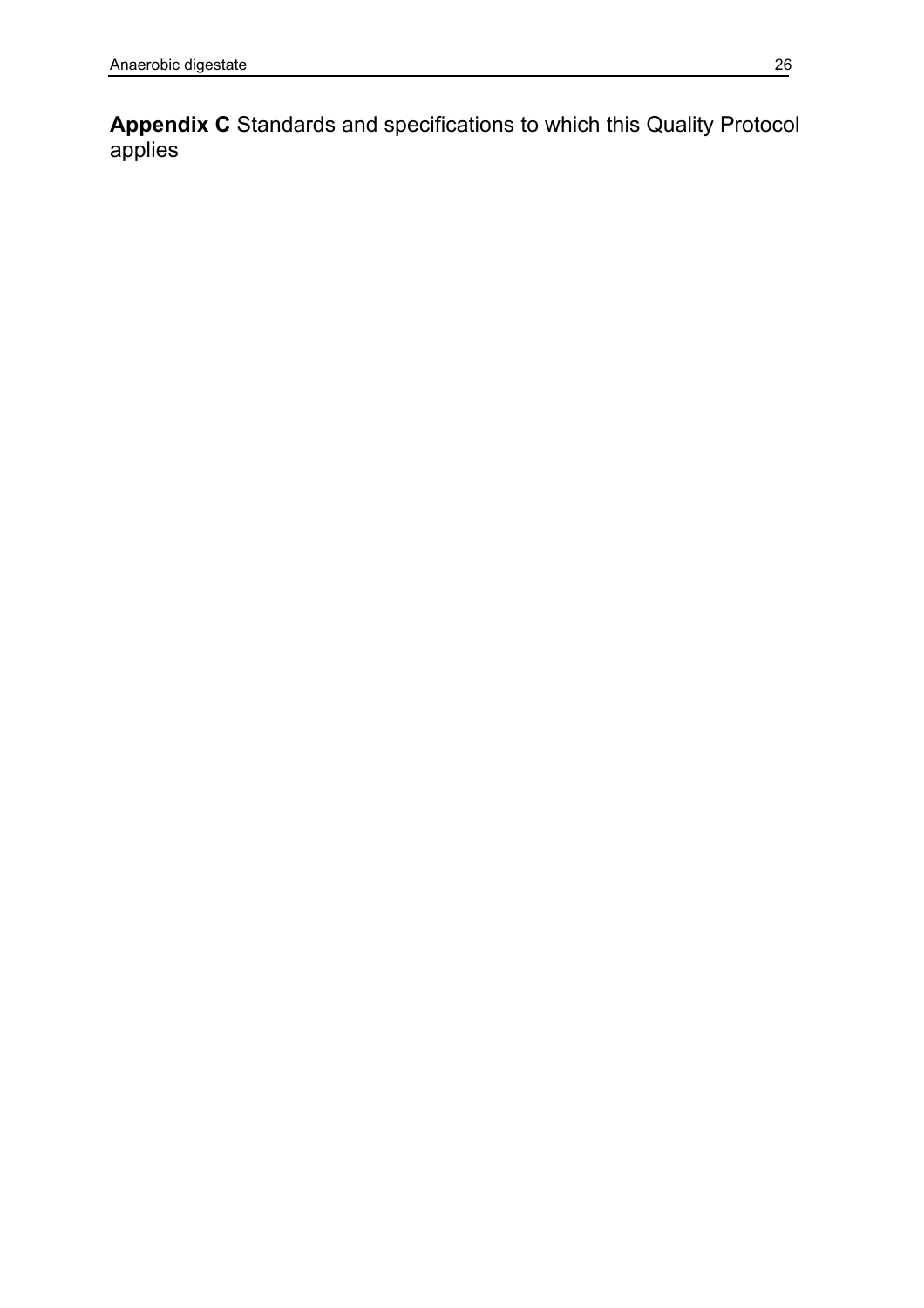## **Appendix E** Certification and accreditation diagram

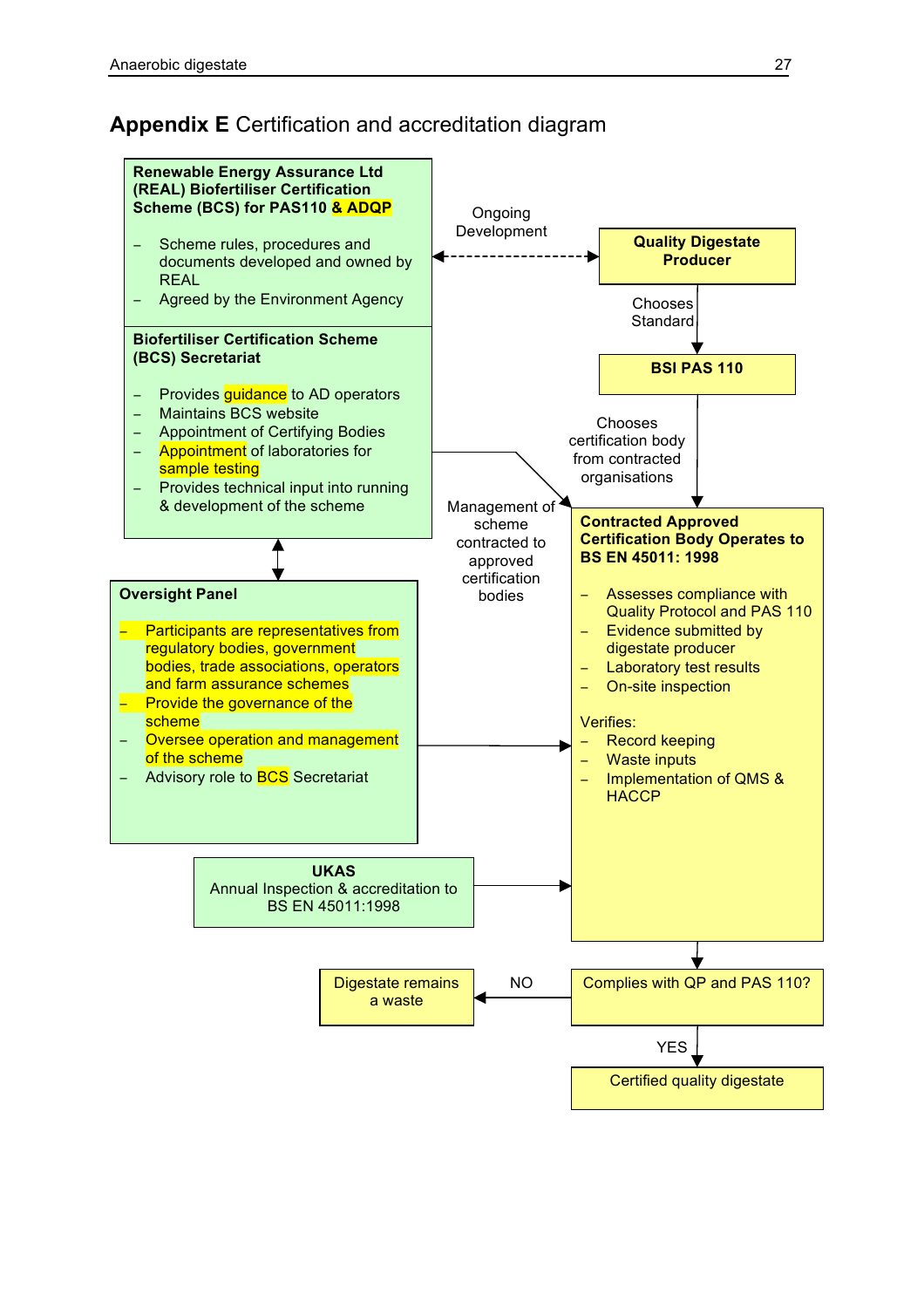**Appendix F** Records to be kept <mark>by the quality digestate producer</mark> for certification purposes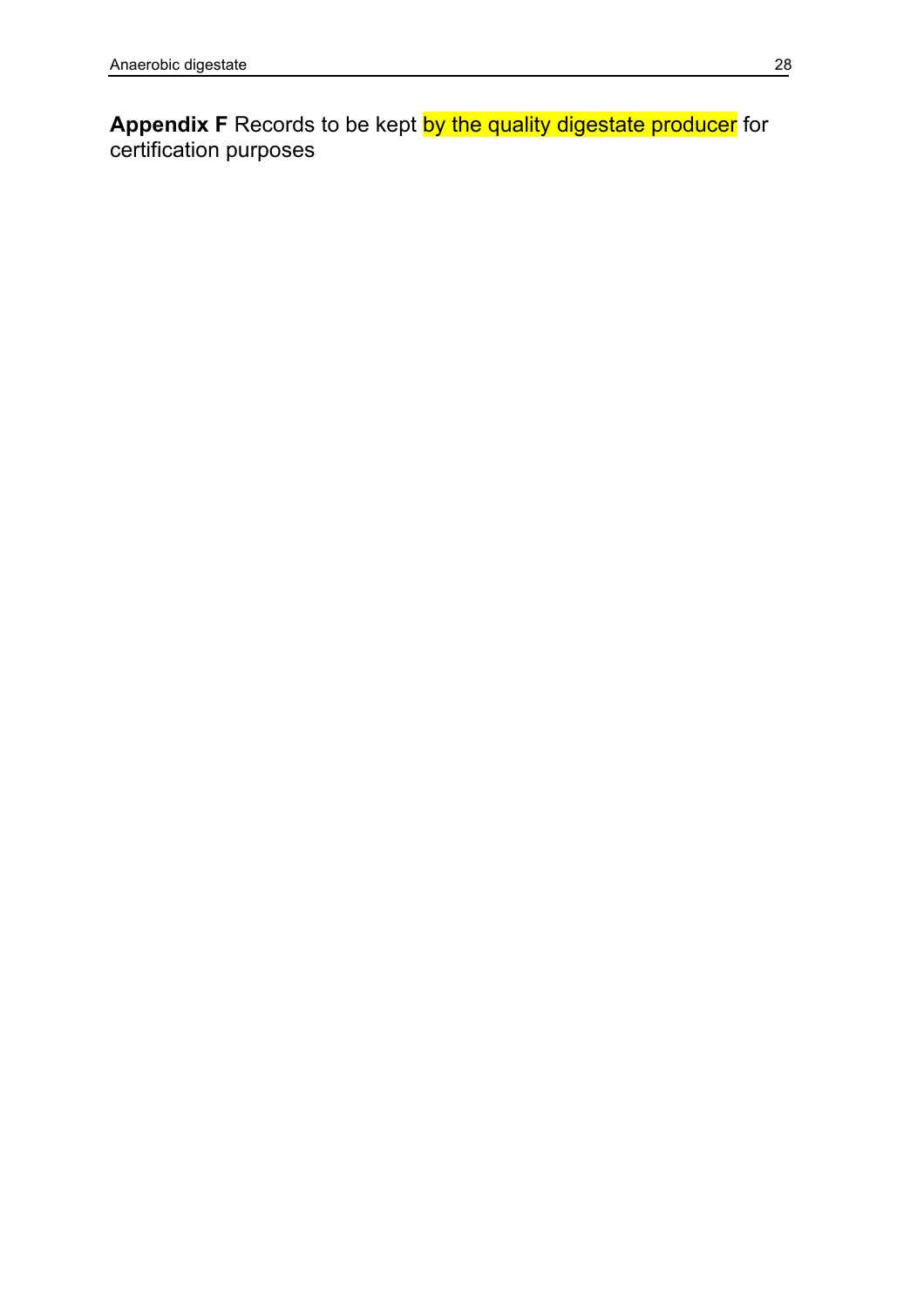# **Appendix G** Supply documentation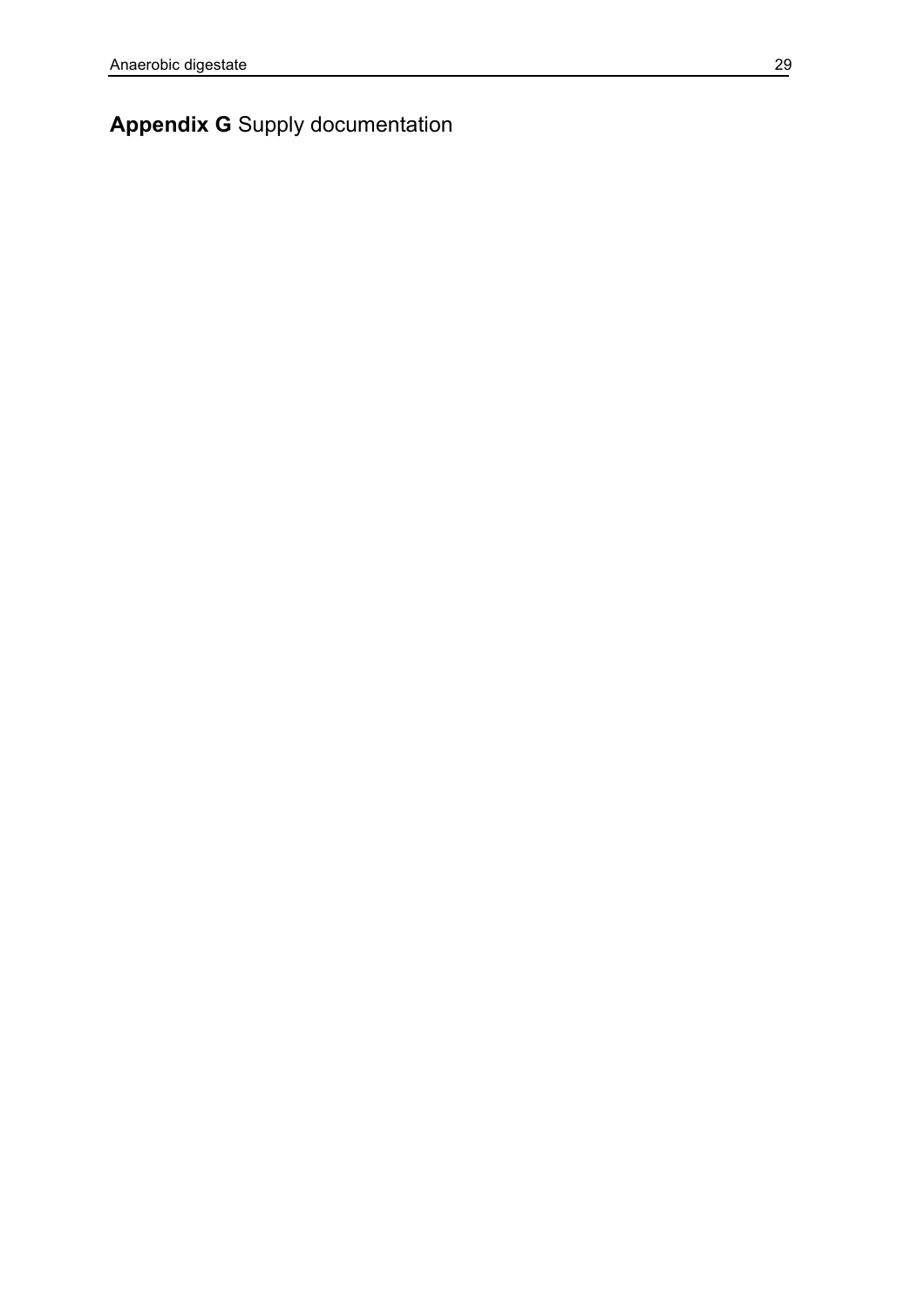$\overline{a}$ 

#### **Appendix H** Good practice guidance

- **Follow the joint Environment Agency/Fertilisers Manufacturers Association (FMA)** guidance, *Protect the environment: the essential guide for storing solid and liquid fertilisers,*<sup>12</sup> to ensure the digestate is stored in a manner that protects the environment.
- § Handle the digestate as described in the FMA's *Code of practice for the prevention of water pollution from the storage and handling of solid fertilisers*<sup>13</sup> to ensure that its storage and handling does not cause harm to human health or the environment.
- Seek advice on suitable applications for quality digestate from an advisor qualified under the Fertiliser Advisers Certification and Training Scheme (FACTS)<sup>14</sup>.
- **Ensure any application of quality digestate conforms to the principles set out in** *Code of Good Agricultural Practice to Protect Water, Soil and Air Quality* (CoGAP)<sup>15</sup> (or subsequent guidance). This covers all aspects of agricultural activities including nutrient use. In particular, do not spread compost on frozen, snow-covered or waterlogged ground, or within 10 metres of a watercourse.
- § Match quality digestate applications to crop nutrient requirement, growth stage and prevailing weather conditions. Apply in accordance with a Nutrient Management Plan for the farm; see *Fertiliser Recommendations for Agricultural*  and Horticultural Crops (RB209)<sup>16</sup> (or subsequent quidance).
- Adhere to the maximum permissible annual rate of PTE addition over a 10 year period as per the Co*de of Practice for the Agricultural Use of Sewage Sludge* (the 'Sludge Code')<sup>17</sup>.
- Follow Animal Health and Veterinary Laboratories Agency quidance on digesting animal by-products<sup>18</sup> and the use of animal by-product derived organic fertilisers and soil improvers.<sup>19</sup>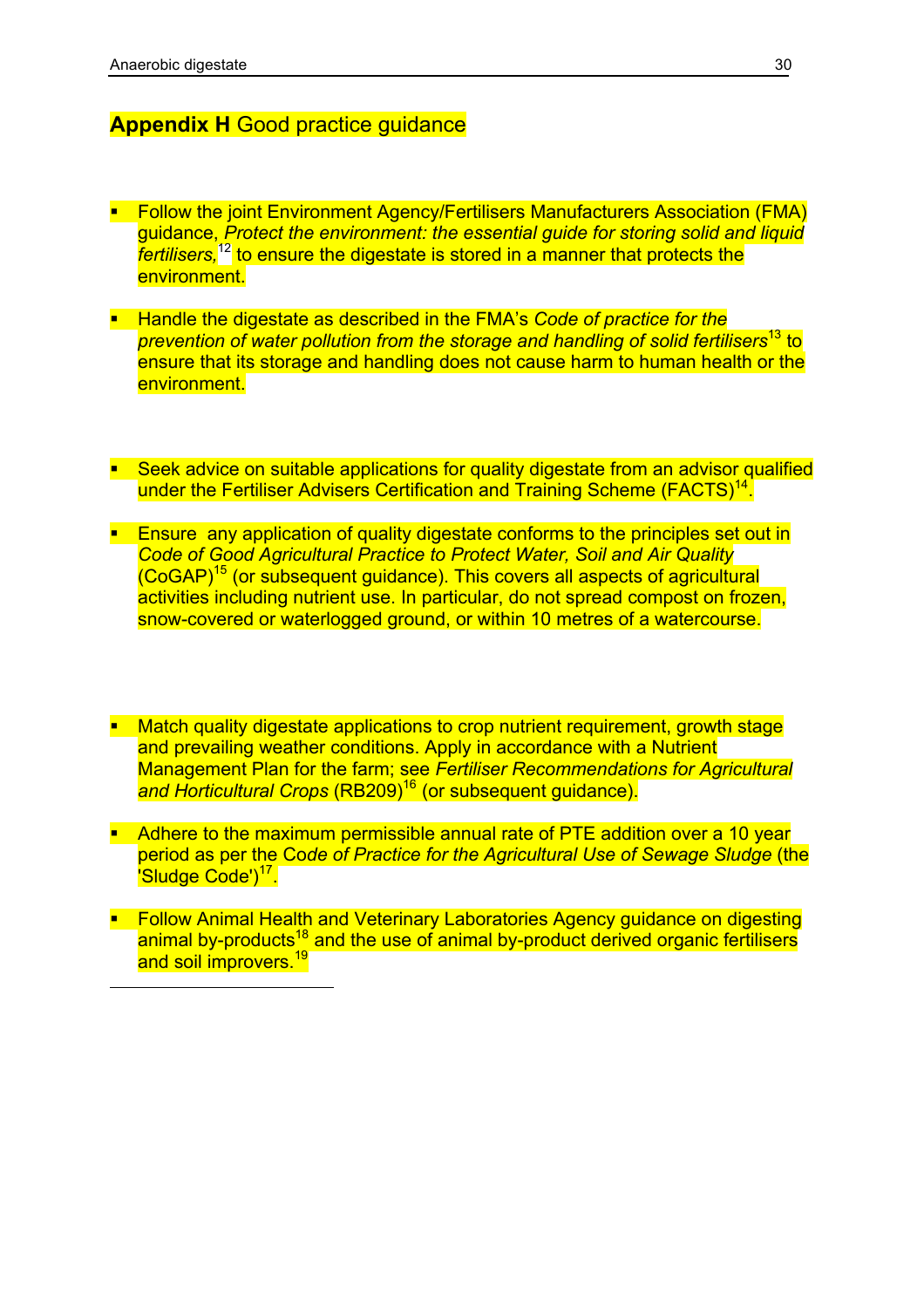1

§ Where quality digestate that includes animal manures are applied to land on which ready-to-eat crops are to be grown, follow the Food Standards Agency (FSA) guidance given in *Managing Farm Manures for Food Safety: Guidelines for Growers to Reduce the Risks of Microbiological Contamination of Ready-to-eat Crops20*. In primary food production, comply with the Food Hygiene (England) Regulations 2006 (SI 2006 No. 14) and Food Hygiene Regulations (Northern Ireland) 2006 (SR 2006 No 3); while not requiring a formal HACCP assessment, these regulations place an obligation on food producers to prevent contamination of food they produce. Following the FSA guidelines will help them to achieve this.

**E** Ensure all chemical analysis is carried out by laboratories using appropriate methods that are accredited by UKAS to ISO/IEC 17025 for the Environment Agency's *MCERTS* performance standard for the chemical testing of soil<sup>21</sup>.